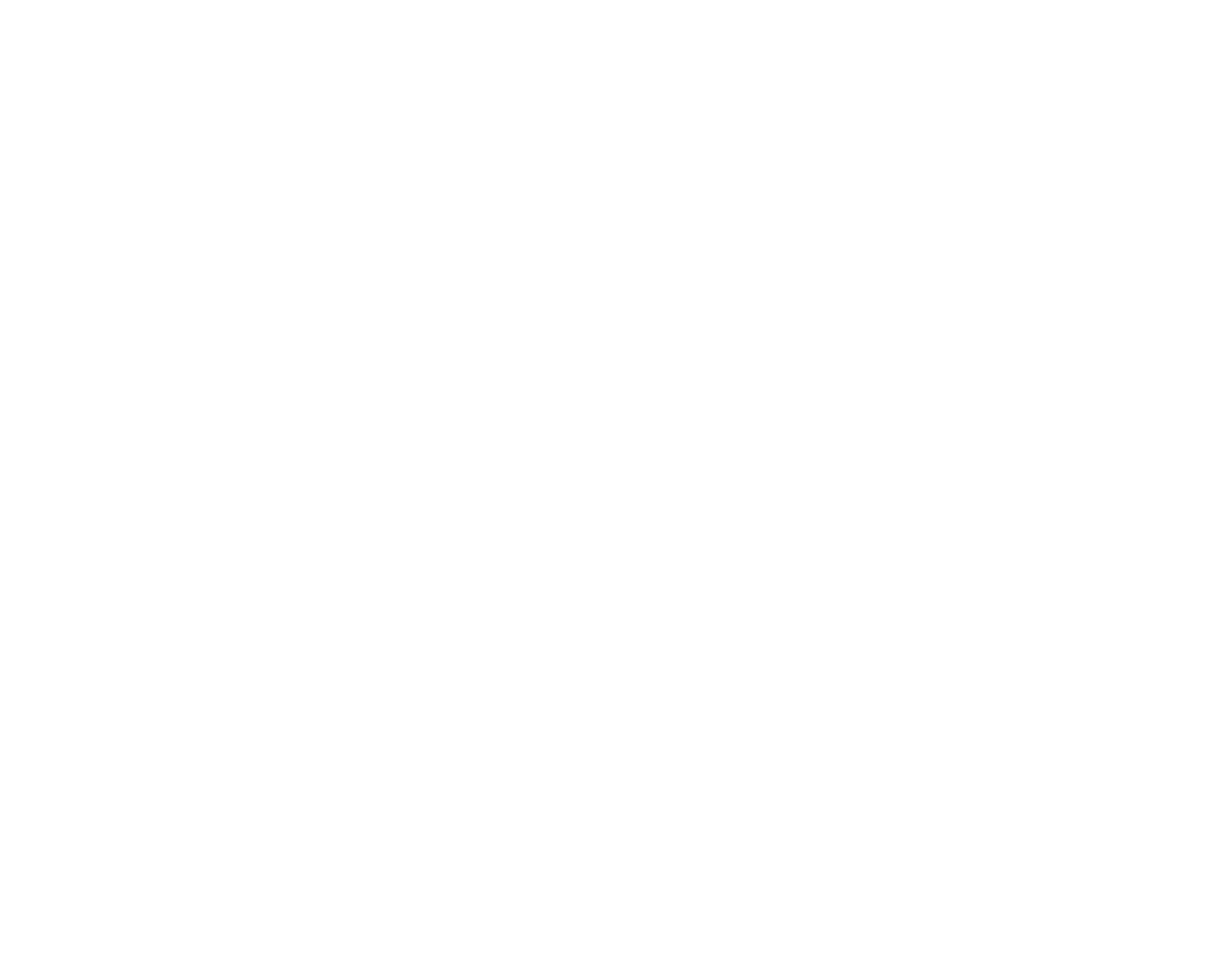We are pleased to announce an Alternate Schedule of Benefits that will apply to Contributing New Employers who begin their initial participation with the Pension Fund on or after October 1, 2010. This Alternate Schedule of Benefits was developed with the intention of eliminating the possibility of future withdrawal liability and will not apply to current plan participants of the Pension Fund. This Alternate Schedule of Benefits will be part of the existing New England Teamsters & Trucking Industry Pension Fund. The Alternative Schedule of Benefits is summarized in Part I of this document.

In addition, the Pension Fund has created a second pool for withdrawal liability purposes. New Employers joining the Pension Fund on or after October 1, 2010, who negotiate the Alternative Schedule of Benefits and sign an Entry Agreement will be part of the second withdrawal liability pool. Current Contributing Employers may be able to join the second withdrawal liability pool, subject to certain conditions, as outlined in Part II of this document.

We, as Trustees of the Pension Fund, have the ultimate authority to determine the right to benefits, the amount of benefits and whether a person qualifies for participation in the Pension Fund. This authority includes the crediting of Service and the right to discontinue or modify the Pension Fund. In particular you should note that no Local Union Officer, Business Agent, Local Union Employee, New Employer, New Employer Representative, Pension Fund Office Employee, Pension Fund Consultant, or Attorney can change the terms of the Pension Fund or commit the Trustees of the Pension Fund unless they have the express authority of the Trustees.

When granting acceptance for participation to a New Employer, the Trustees may impose any terms and conditions we consider necessary or appropriate to preserve the actuarial soundness of the Plan and to preserve an equitable relationship between the basis of contributions of all Contributing Employers and the benefits provided for all Participants. Such conditions may include but shall not be limited to the granting of a lower scale of benefits.

While we have taken great care to ensure the accuracy of this summary, it is written in much simpler language than the Pension Fund document. Therefore, there may be an unintended conflict between this summary and the Rules and Regulations of the Pension Fund. In the event of any such conflict, the Rules and Regulations of the Pension Fund will prevail.

The Trustees continuously monitor the Pension Fund aided by their professional advisors. They work together to ensure that the Pension Fund is financed soundly and operated in a consistent and uniform manner. The benefits provided by the Pension Fund are very valuable to both you and your family and we want to ensure that you understand the value of the Pension Fund. If you have any questions or require additional information regarding the Pension Fund and your benefits, we invite you to write to the Pension Fund Office. Notices, government filings and other information about the Pension Fund are posted to our website *www.nettipf.com.* 

The Board of Trustees

January, 2019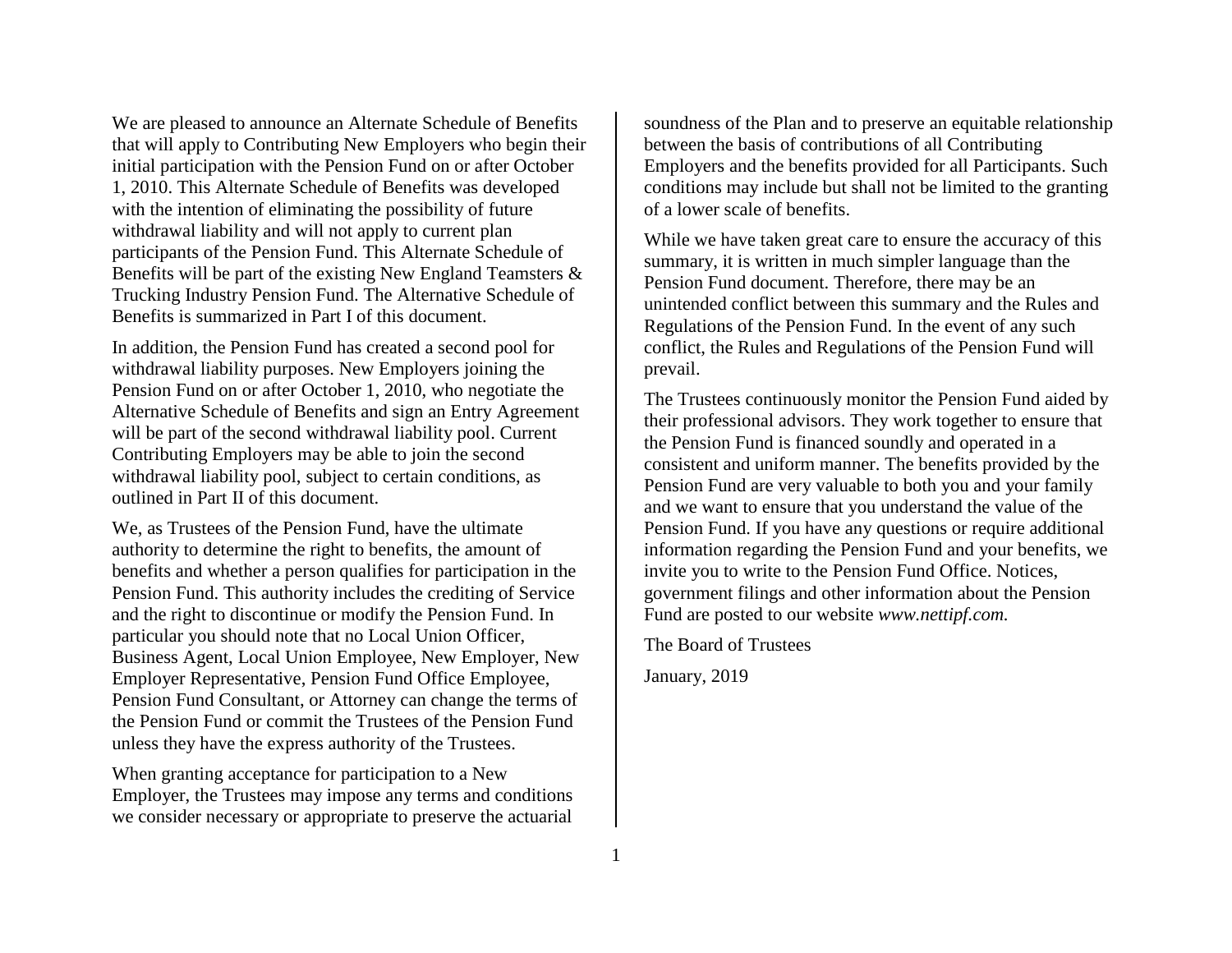# **LAYOUT OF THIS BOOK**

This book defines certain terms precisely. You should bear in mind that the defined terms may not correspond with the plain English connotation of the word. Throughout this book the defined terms start with an Upper-Case Letter.

# *PART 1 – New Employers Alternative Schedule of Benefits*

*Section 1* describes definitions of key terms.

*Section 2* describes the conditions for becoming a participant.

*Section 3* describes the calculation of your Pension Credit.

*Section 4* describes how you can become Vested.

*Section 5* describes the computation of your Accrued Benefit.

*Section 6* describes Retirement and Retirement Benefits.

*Section 7* describes termination of Covered Employment.

*Section 8* describes death before retirement.

*Section 9* describes optional forms of payment.

*Section 10* describes procedures for claiming your benefit.

*Section 11* describes statutory disclosure information.

*Section 12* describes information about the Pension Fund.

*PART II – Current Employers Transition Into Second Withdrawal Liability Pool*

# **PART I – New Employers Alternative Schedule of Benefits**

# **SECTION 1 - DEFINITIONS**

# **Active Participant**

You are an Active Participant if you are working under a collective bargaining agreement that requires New Employer contributions to this Pension Fund on your behalf for each Hour of Service that you work, and you have met the conditions for becoming a Participant described in Section 2.

# **Calendar Year**

The Calendar Year consists of the 12 months from January 1 to the following December 31.

# **Collective Bargaining Agreement**

Collective Bargaining Agreement means a negotiated agreement between your local union and your New Employer that includes an hourly rate of contributions to the Pension Fund.

# **Contribution Rate**

Contribution Rate means the hourly rate of contributions required to be paid by your New Employer to the Pension Fund as agreed to in a Collective Bargaining Agreement.

# **Disqualifying Employment**

If you are receiving a monthly pension from this Pension Fund, you engage in Disqualifying Employment if, during any month, you work more than 80 hours for any employer under a job description covered by the Pension Fund that is also in the geographic area covered by the Pension Fund. Paid non-work time counts towards the 80-hour limit. When you reach age 70, no employment will be considered Disqualifying Employment.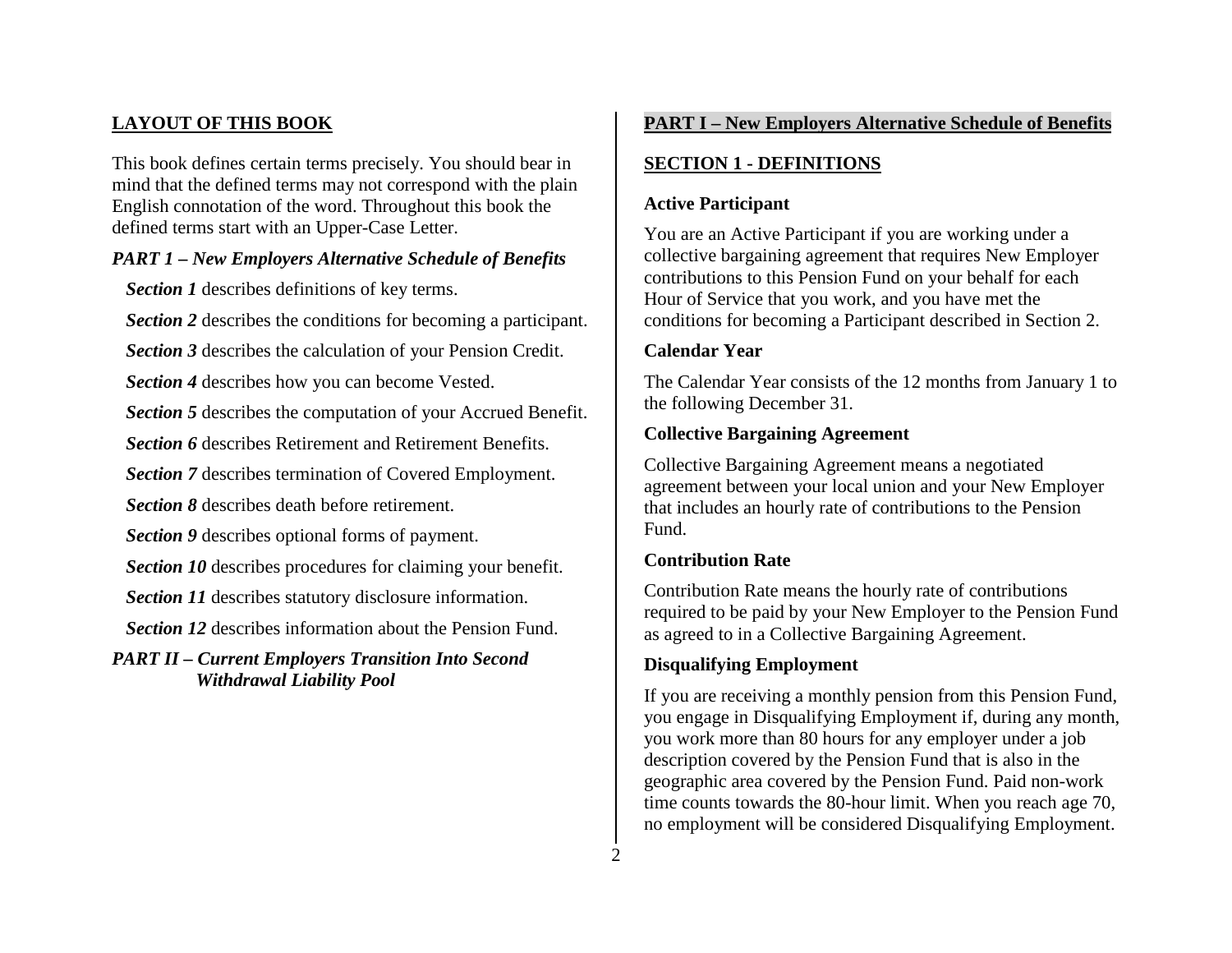## **Employee**

You are an Employee if you are covered by a Collective Bargaining Agreement that requires a New Employer to make contributions to the Pension Fund on your behalf. You are not an Employee if you are an owner or an officer of your New Employer. However, you are an Employee as an owner/operator if you are under the direction and control of your New Employer. A valid owner/operator relationship occurs when your New Employer pays your Social Security tax, workers compensation insurance, and other expenses incidental to employment and pays for your wages and equipment rental separately.

## **Fund**

Fund means the New England Teamsters & Trucking Industry Pension Fund created April 11, 1958 and amended effective October 1, 2010 and December 22, 2011 to create a schedule of benefits for New Employers and permit existing Employers to transition into the second withdrawal liability pool.

## **Fund Year**

The Pension Fund Year consists of the 12 months from October 1 to the following September 30.

# **Hour of Service**

The Pension Fund uses Hours of Service in figuring the amount of Pension Credit you accrue each year and whether you have earned a Year of Vesting Service. An Hour of Service is each hour that your New Employer is obligated to make contributions to this Pension Fund. Hours of Service include each hour as an Employee that you are paid or entitled to payment by a New Employer, including time on paid vacation, paid holidays, periods of absence on account of illness, off-thejob injury or on-the-job injury for which contributions are due to the Pension Fund. Hours of Service also include hours for which back pay and/or retroactive contributions is awarded or agreed to by a New Employer.

## **Inactive Vested Participant**

An Inactive Vested Participant is a Participant who attains Vested Status and who subsequently is not credited with an Hour of Service in Covered Employment in this Pension Fund or related Teamster fund for twelve (12) consecutive months prior to his application for benefits.

## **New Employer**

A New Employer is a New Employer who is first required to make contributions to the Pension Fund on or after October 1, 2010, negotiate the Alternative Schedule of Benefits and sign an Entry Agreement for work by an Employee either through a Collective Bargaining Agreement or by written agreement with the Trustees.

## **Normal Retirement Age**

For Participants who work under a Collective Bargaining Agreement with a New Employer, your Normal Retirement Age is the later of age  $65$  and the  $3<sup>rd</sup>$  anniversary of the date you participated in the Pension Fund. For Participants who work under a Collective Bargaining Agreement with an Employer who is not classified as a New Employer, your Normal Retirement Age is the later of age 64 and the 5<sup>th</sup> anniversary of the date you participated in the Pension Fund.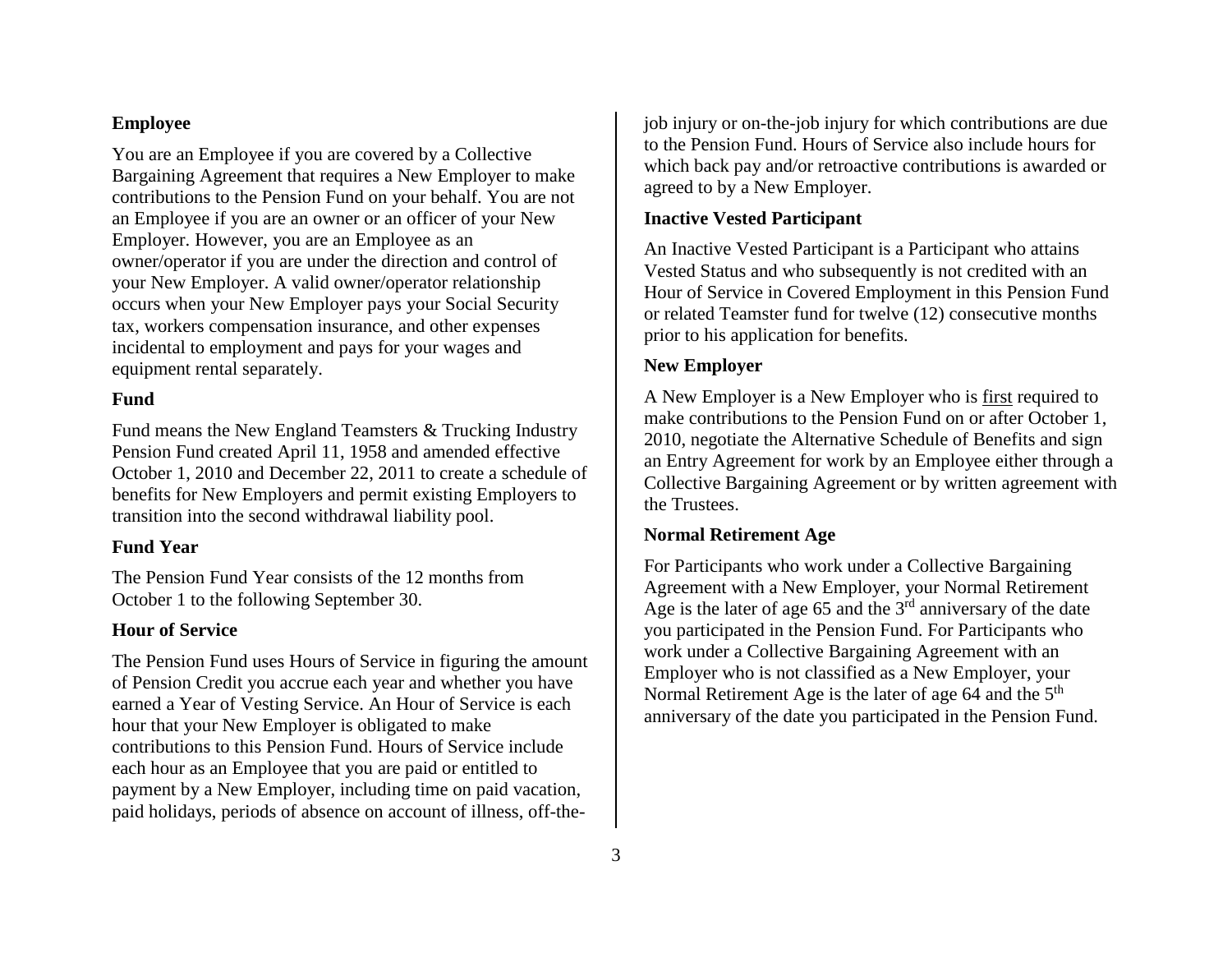#### **Participant**

Participant means a pensioner or an Employee who meets the requirements for participation (see *Section 2*) or a former Employee who has a vested right to a pension under this Pension Fund (see *Section 4*).

#### **Pension Credit**

Pension Credit is service with a New Employer during which contributions were payable to the Pension Fund on your behalf (see *Section 3*).

## **Qualified Spouse**

Your spouse is the person to whom you are considered married under applicable law. A former spouse may also be considered a spouse under the terms of a qualified domestic relations order granted as part of a divorce proceeding. Your spouse is a Qualified Spouse if you have been married for at least one year at the time your pension commences. If you have been married for less than one year, your spouse will become a Qualified Spouse on the first anniversary of your marriage. If you marry or re-marry after your pension has started your spouse will generally not become a Qualified Spouse. The one exception to this rule is if you were married at retirement, elected a Husband & Wife with Pop-Up, and your wife died. In this case you may again opt for a Husband & Wife with Pop-Up, with your new spouse as beneficiary, after being re-married for one year.

## **SECTION 2 - PARTICIPATION IN THE PLAN**

In order to earn a benefit from the Pension Fund you must first qualify to be a Participant in the Pension Fund.

## **Becoming a Participant**

You become a Participant on January 1 or July 1 after you first meet all of the following requirements:

- You are working in Covered Employment; and
- You completed at least 750 Hours of Service with the New Employer during the 12 consecutive months from your date of hire or completed at least 750 hours during any subsequent Calendar Year.

#### **Termination of Participation**

You will cease to be a Participant if you do not complete at least 375 Hours of Service in Covered Employment in any Calendar Year and you have not reached vested status. Participation ceases on the last day of that Calendar Year. Solely for the purpose of determining whether you remain a Participant, you will be deemed to work 40 hours in Covered Employment for each week (or partial week) that you receive Workers Compensation.

#### **Reinstatement of Participation**

If your Participation has terminated, you will become a Participant once you again meet the requirements for Participation. The 12 consecutive month period will be the Calendar Year, instead of the 12 months from your date of hire.

#### **SECTION 3 - PENSION CREDIT**

#### **Pension Credit**

Pension Credit is granted on the basis of Hours of Service for which your New Employer has an obligation to contribute under an approved Collective Bargaining Agreement.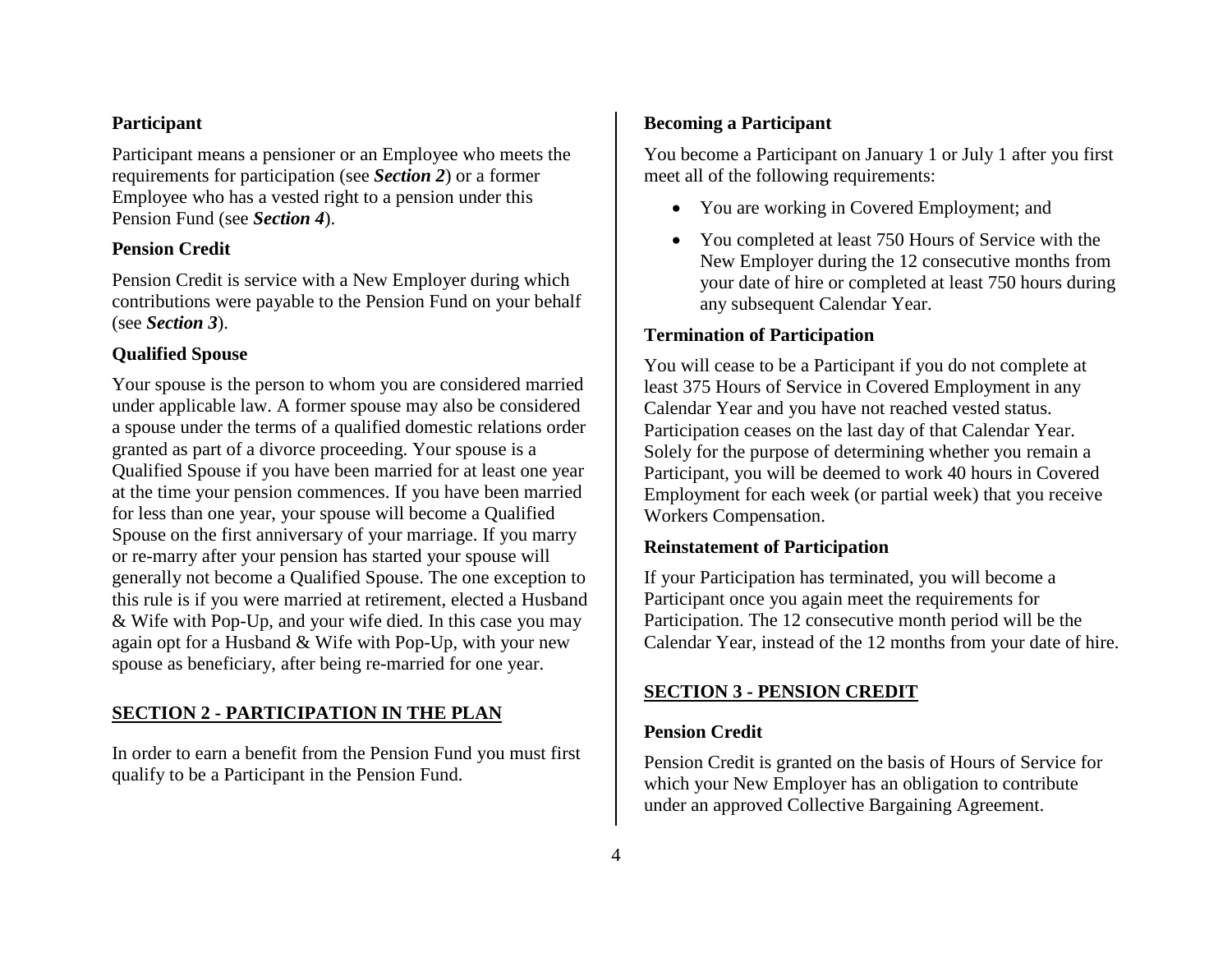The number of months of Pension Credit you earn each Calendar Year is determined using the following table.

| <b>Hours of Service To Pension Credit Table</b>          |                      |  |
|----------------------------------------------------------|----------------------|--|
| Hours of Service in Calendar Months of Pension Credit in |                      |  |
| Year                                                     | <b>Calendar Year</b> |  |
| Less than 750                                            | $\theta$             |  |
| 750 to 999                                               | 6                    |  |
| 1,000 to 1,199                                           | 7                    |  |
| 1,200 to 1,399                                           | 8                    |  |
| 1,400 to 1,599                                           | 9                    |  |
| 1,600 to 1,799                                           | 10                   |  |
| 1,800 to 1,999                                           | 11                   |  |
| 2,000 and above                                          | 12                   |  |

#### **Pension Credit for Military Service**

The Pension Fund grants Pension Credit for Participants who serve in the armed forces of the United States to the extent required by law. Military service includes service in the Armed Forces, the Armed Forces Reserves, the Army National Guard and the Air National Guard while engaged in active and inactive duty training and full time National Guard duty. If you leave Covered Employment to enter military service you must resume Covered Employment with your New Employer after your honorable discharge from military service in order to qualify for Pension Credit. The deadline for you to report back to work depends on how long your Military Service lasted. For Military Service of less than 31 days you must report to work during the next regular work period after your Military Service ends. For 31 to 180 days you must apply for re-employment

within 14 days. For Military Service over 180 days you must apply for re-employment within 90 days. You also need to notify the Trustees of your return from military service and provide the Trustees with such evidence they require to verify your period of military service. In the event that your New Employer commences participation in the Pension Fund while you are in military service, you will be treated as if in full time employment and will earn Pension Credit, provided you have a timely return to your New Employer after your honorable discharge and that you were in full-time employment when your military service commenced.

#### **SECTION 4 - VESTING IN YOUR BENEFIT**

In order to receive a benefit from the Pension Fund you must first become vested in the Pension Fund.

## **Vesting Conditions**

You become vested by accumulating 3 years of Vesting Service or by attaining Normal Retirement Age. You earn 1 year of Vesting Service for each Calendar Year in which you complete at least 1,000 Hours of Service in Covered Employment. You also earn Vesting Service if you work in non-Covered Employment with the same New Employer provided that such non-Covered Employment is continuous with, and immediately before or immediately after, a period of Covered Employment.

#### *Vesting Example 1*

You are employed by a New Employer on October 20, 2010 and by July 1, 2011 you complete at least 750 Hours of Service and become a Participant. You did not earn 1,000 Hours of Service in 2010, but you earned at least 1,000 Hours of Service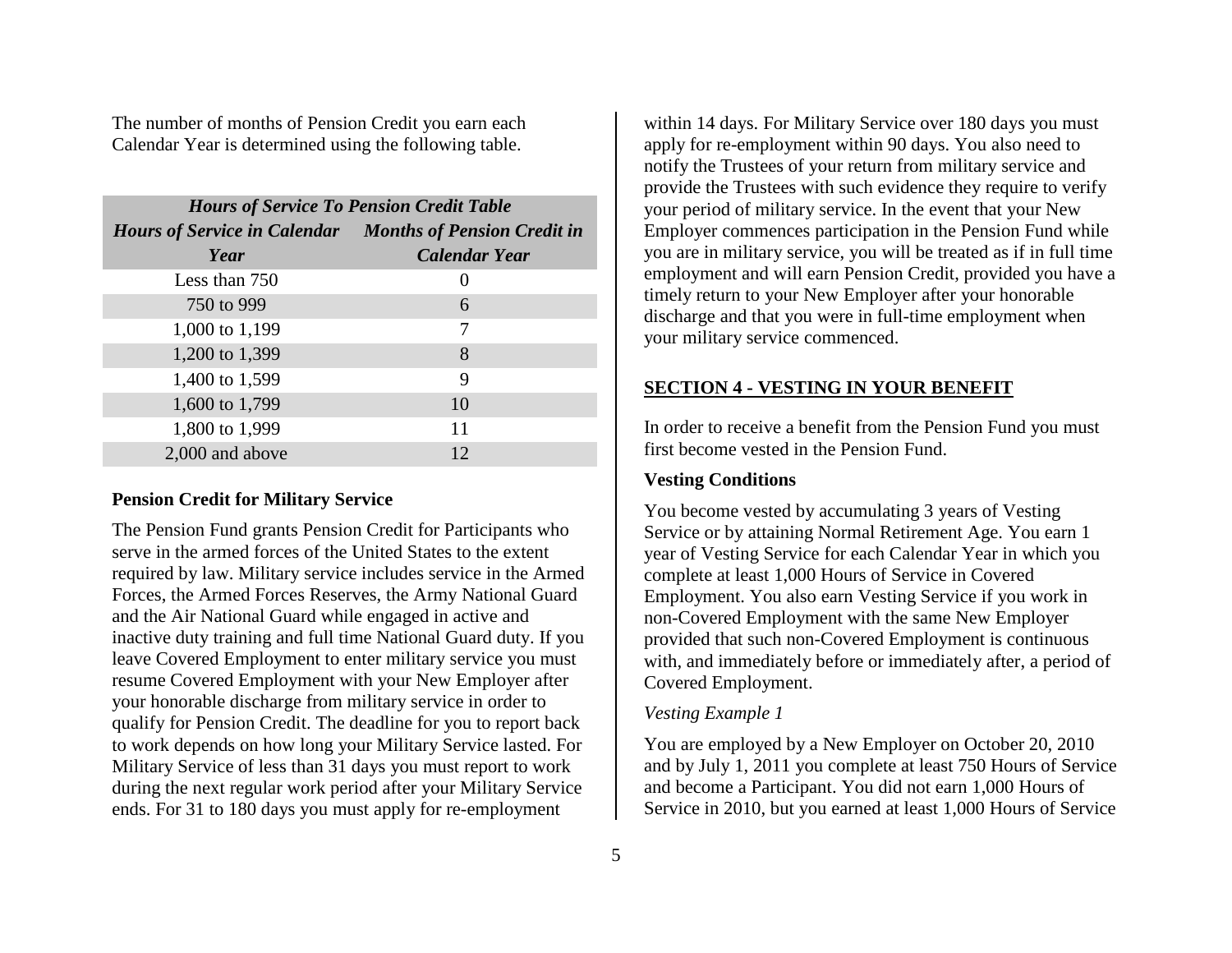in 2011, 2012 and 2013. On December 31, 2013 you have 3 years of Vesting Service, and are fully vested in your benefit.

# *Vesting Example 2*

You are employed by a New Employer on October 20, 2010 and by July 1, 2011 you complete at least 750 Hours of Service and become a Participant. You do not earn 1,000 Hours of Service in 2010. You earn 750 Hours of Service in 2011, 2012, 2013 and 2014. During this time period you earned no years of Vesting Service but earn a total of 24 months of Pension Credit. In 2015 and 2016 you earn at least 1,000 Hours of Service. On December 31, 2016 you have 2 years of Vesting Service which is less than the 3 years required to be fully vested.

# **Leaving Covered Employment Prior to Vesting**

If you leave Covered Employment before becoming vested you will not be entitled to a benefit from the Pension Fund. However, your Vesting Service and Pension Credit Service are not cancelled even if you leave Covered Employment before becoming vested. Therefore, if you re-join the Pension Fund you may add to your Vesting Service.

# **SECTION 5 - ACCRUAL AND ACCRUED BENEFIT**

# **Accrued Benefit**

Pension benefits are based on your Pension Credit Accrual.

# **Limit on Pension Credit**

The number of years of Pension Credit taken into account when calculating your Accrued Benefit is based on your contribution rate. If your New Employer contributes on your behalf at a rate below \$3.76 per hour, your Pension Credit is

limited to 25 years. If your New Employer contributes on your behalf at a rate at or above \$3.76 per hour, your Pension Credit is limited to 33 years. If you have more years of Pension Credit than your Pension Credit limit, then the number of years up to your Pension Credit limit which produce the highest Accrued Benefit will be used in the calculation.

# *Pension Credit Example 1*

You have 30 years of Pension Credit in 2040 and your Collective Bargaining Agreements have never required a Contribution Rate of more than \$2.50 per hour. Your Pension Credit is limited to 25 years.

# *Pension Credit Example 2*

In 2035 through 2040 your Contribution Rate is increased to at least \$3.76 per hour. You are allowed to earn an extra year of Pension Credit in each of these five years so that the limit on your Pension Credit increases to 30 years.

# **Pension Credit Accrual**

The amount of benefit you earn each year is based on the highest contribution rate that applied to you during that Calendar Year, provided you earned at least 600 Hours of Service at that contribution rate. If you do not earn 12 months of Pension Credit in a Calendar Year, your accrual is calculated by multiplying the applicable monthly Pension Credit Accrual by the ratio of the months of Pension Credit to 12.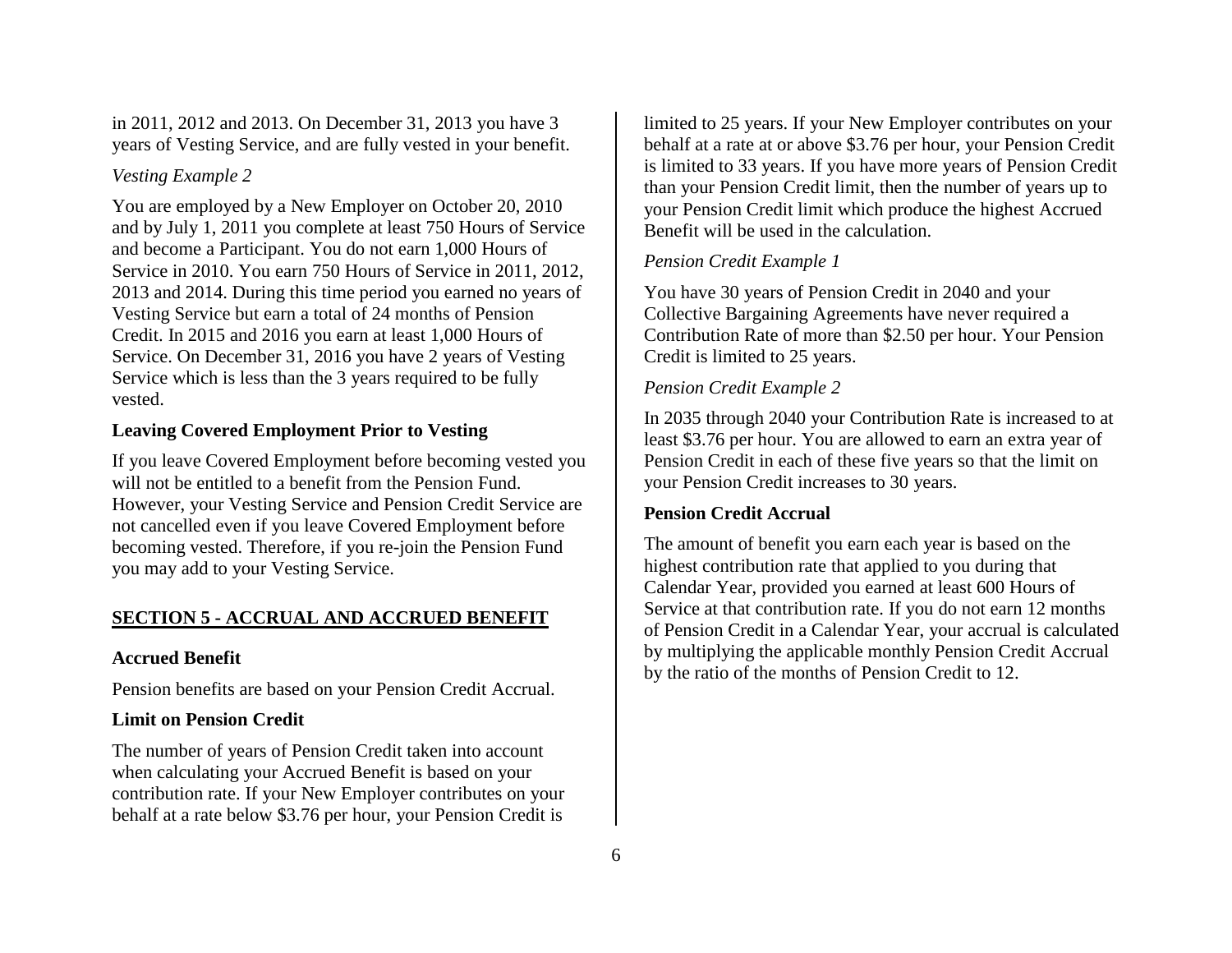| <b>Pension Contribution Rates and Pension Accrual Values</b><br><b>Minimum Pension Contribution Rate of \$1.00</b> |                           |                             |                           |
|--------------------------------------------------------------------------------------------------------------------|---------------------------|-----------------------------|---------------------------|
| <b>Contribution</b><br>Rate                                                                                        | <b>Pension</b><br>Accrual | <b>Contribution</b><br>Rate | <b>Pension</b><br>Accrual |
| \$1.00                                                                                                             | \$30.00                   | \$3.50                      | \$105.00                  |
| \$1.25                                                                                                             | \$37.50                   | \$3.75                      | \$112.50                  |
| \$1.50                                                                                                             | \$45.00                   | \$4.00                      | \$120.00                  |
| \$1.75                                                                                                             | \$52.50                   | \$4.50                      | \$135.00                  |
| \$2.00                                                                                                             | \$60.00                   | \$5.00                      | \$150.00                  |
| \$2.25                                                                                                             | \$67.50                   | \$5.50                      | \$165.00                  |
| \$2.50                                                                                                             | \$75.00                   | \$6.00                      | \$180.00                  |
| \$2.75                                                                                                             | \$82.50                   | \$6.50                      | \$195.00                  |
| \$3.00                                                                                                             | \$90.00                   | \$7.00                      | \$210.00                  |
| \$3.25                                                                                                             | \$97.50                   | \$7.50                      | \$225.00                  |

The Pension Fund accepts contribution rates in  $5¢$  increments. Your pension accrual will be based on your negotiated contribution rate. *The contribution rates and pension accruals in the table above are illustrative; the actual pension accruals for the participants of each New Employer will be determined by the Fund Office.*

# *Pension Accrual Example*

You started working in Covered Employment in 2011 and earned one year of Pension Credit in each Calendar Year until December 31, 2016. Your New Employer contributed at a rate of \$2.00 in 2011 and 2012, \$2.25 in 2013 to 2014, and \$2.50 in 2015 and 2016. Your Accrued Benefit is \$405.00 per month (2 years x  $$60.00 + 2$  years x  $$67.50 + 2$  years x  $$75.00$ ) payable at age 65.

# **SECTION 6 - RETIREMENT**

# **General Requirements**

In addition to meeting the specific eligibility requirements applicable to each pension benefit you must make timely application for a benefit as described in *Section 10*.

# **Qualifying for a Normal Retirement Pension**

You will qualify for a normal retirement pension upon reaching Normal Retirement Age of 65 and achieving vested status.

# **Qualifying for an Early Retirement Pension**

You will qualify for an early retirement pension upon reaching age 55 as long as you have accrued at least 15 years of Pension Credit and are not an Inactive Vested Participant.

# **Qualifying for a Late Retirement Pension**

You will qualify for a late retirement pension by deferring your pension beyond Normal Retirement Age of 65 and achieving vested status.

# **Commencing Your Pension**

Your pension will commence after you complete a pension application described in *Section 10* and you elect the form in which you want your pension payable described in *Section 9*.

# **Calculations**

7

If as a result of the calculations described below, your monthly pension benefit is not a whole dollar amount, it will be increased to the next dollar. The early retirement factor table only shows factors at whole ages. If your age at early retirement is not a whole number of years, the applicable factor will be found by interpolation.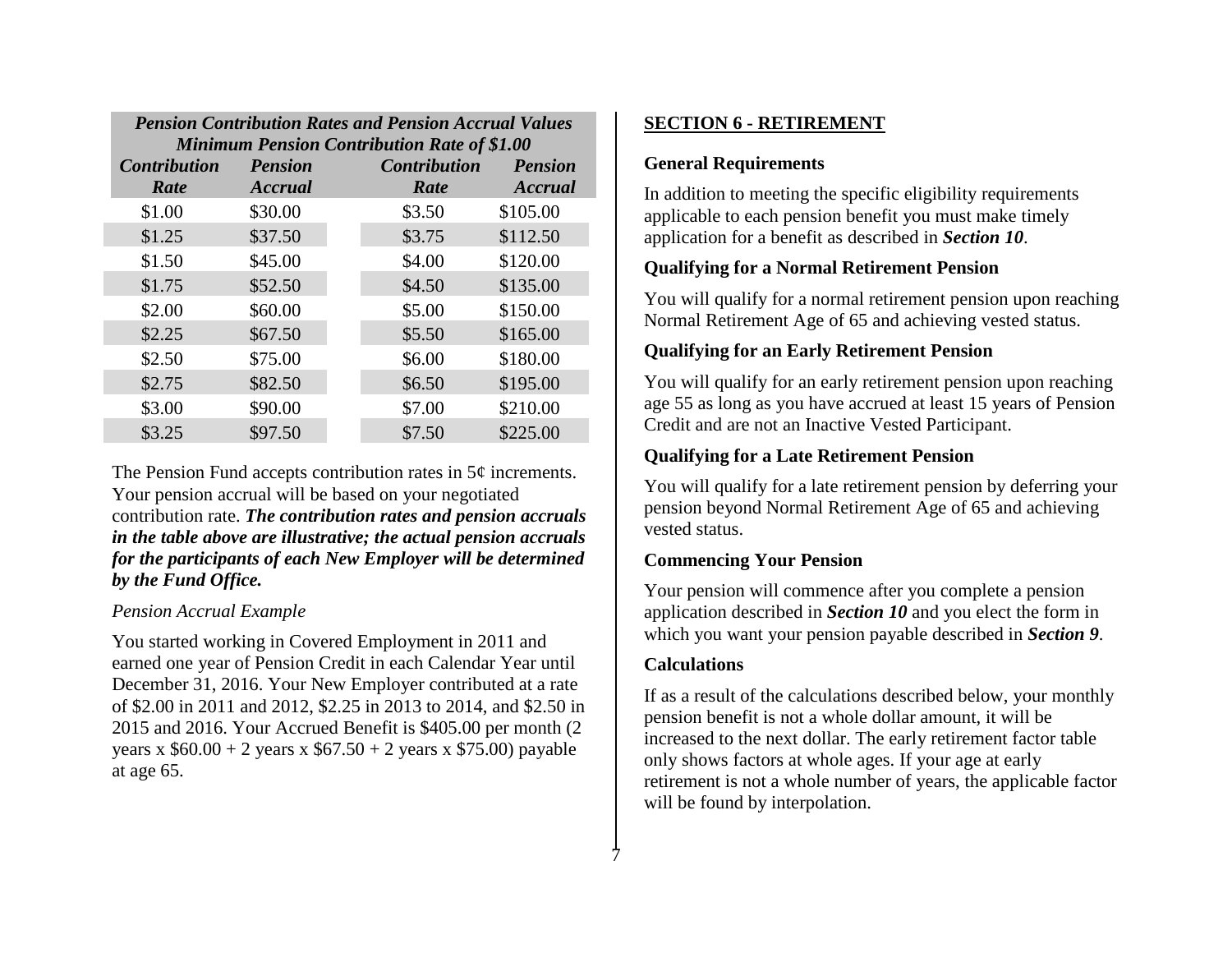#### **Amount of Normal Retirement Pension**

The monthly amount of normal retirement pension is your Accrued Benefit at the time of your retirement.

#### **Amount of Early Retirement Pension**

The monthly amount of your Early Retirement Pension is your Accrued Benefit multiplied by the early retirement factor from the table below.

| <b>Early Retirement Pensions</b> |                                                  |  |
|----------------------------------|--------------------------------------------------|--|
|                                  | <b>Age at Retirement</b> Early Retirement Factor |  |
| 65                               | 100%                                             |  |
| 64                               | 95%                                              |  |
| 63                               | 90%                                              |  |
| 62                               | 85%                                              |  |
| 61                               | 80%                                              |  |
| 60                               | 75%                                              |  |
| 59                               | 67%                                              |  |
| 58                               | 59%                                              |  |
| 57                               | 51%                                              |  |
| 56                               | 43%                                              |  |
| 55                               | 35%                                              |  |

#### **Amount of Late Retirement Pension**

The monthly amount of your late retirement benefit is the larger of your monthly Accrued Benefit at the time of your late retirement using your Pension Credit at the date of your late retirement or your monthly Accrued Benefit at your Normal Retirement Age actuarially adjusted to your late retirement age.

#### **Employment after Retirement**

You must inform the Pension Fund Office if you engage in any employment after you have commenced receiving benefits and

prior to age 70. The notification must be sent to the Pension Fund Office no later than 15 days after starting work. If the employment is deemed to be Disqualifying Employment you will not receive a benefit while so employed. In addition, if you engage in Disqualifying Employment before your Normal Retirement Age your benefit may be suspended for three months following your Disqualifying Employment. Furthermore, if you fail to notify the Pension Fund Office of your employment, or willfully misrepresented the nature of your employment, your benefit may be suspended for an additional 6 months. When you cease to be in Disqualifying Employment your benefit will recommence in the same amount and in the same form as you were receiving prior to your Disqualifying Employment. If the employment is Covered Employment you will continue to receive your pension provided you do not work more than 80 hours per month. When your Covered Employment ceases you may be entitled to a larger pension because you earned additional Pension Credit. The additional benefit will be calculated solely with regard to the Pension Credit earned after your first retirement. However, your total Pension Credit cannot exceed the maximum limit described above. If you work more than 80 hours per month in Covered Employment your benefit will be suspended. Upon cessation of Covered Employment your benefit will be re-calculated to reflect any additional Pension Credit earned. Your benefit will be the larger of:

- 1. The pension computed as if you are retiring for the first time and reduced to reflect the payments received before your benefit was suspended.
- 2. An additional benefit will be calculated solely with regard to the Pension Credit earned after your first retirement and added to your initial benefit. However,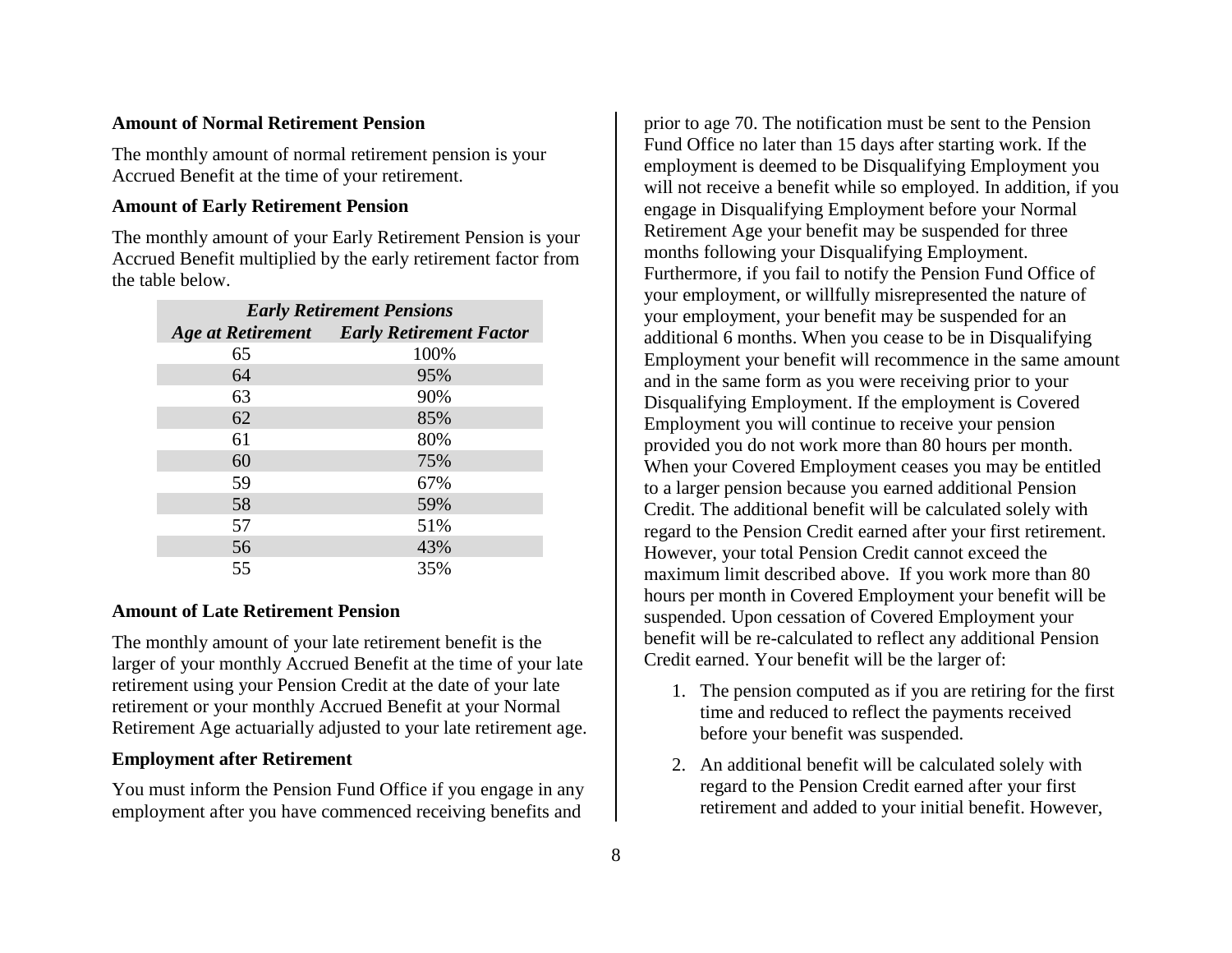your total Pension Credit cannot exceed the maximum limit described in *Section 5*.

# **Non-Duplication with Other Benefits**

You will not receive your pension while you receive weekly accident and sickness benefits from any jointly administered, collectively-bargained trust fund or other New Employerfinanced, temporary-disability insurance plan. If you are under age 65, your pension may be adjusted to ensure that you receive the value of your Normal Retirement Age pension. If you receive or are entitled to receive workers compensation benefits, your pension will be reduced by the amount of workers compensation. These reductions will cease when you reach age 65. If your workers compensation benefits have ended, your pension will be restored. Your workers compensation may end due to a lump sum settlement, a structured settlement, or a final award for permanent disability.

# **SECTION 7 - TERMINATION OF COVERED EMPLOYMENT**

# **Benefits on Termination of Employment**

If you leave Employment before meeting the requirements for an immediate pension but after meeting the vesting requirements (*Section 4*) you qualify for a pension from the Pension Fund. If you have less than 15 years of Pension Credit, you must wait until age 65 before you can start receiving your benefit. If you have more than 15 years of Pension, you can commence your pension at any time after age 55, as long as you are not an Inactive Vested Participant.

# **Amount of Benefit**

If you have less than 15 years of Pension Credit, your benefit will be the Normal Retirement benefit. If you have more than 15 years of Pension Credit, your benefit will be the Normal Retirement or Early Retirement benefit, whichever you choose. See *Section 6* for a description of these benefits.

## **Death Benefits after Termination of Employment**

If you die before your pension commences, your spouse will become entitled to a surviving spouse benefit. The benefit payable is calculated as the survivor's part of the 50% Husband & Wife pension that you could have elected to receive had you lived long enough to retire. If you had over 15 years of Pension Credit, your spouse may elect to commence the surviving spouse's pension at any time after your  $55<sup>th</sup>$  birthday. If you had less than 15 years of Pension Credit, the pension will start at your  $65<sup>th</sup>$  birthday.

# **Rounding of Calculations**

If your monthly pension benefit is not a whole dollar amount, it will be increased to the next dollar.

# **Keep in Touch**

Your right to a pension is a valuable benefit. If your permanent address changes please notify the Pension Fund so that we can send you notices about your benefit.

# **General Requirements**

You must make timely application for your benefit to commence as described in *Section 10*. After your benefit commences it may be suspended if you engage in Covered Employment or Disqualifying Employment. The rules for suspension of benefits may be found in *Section 6.*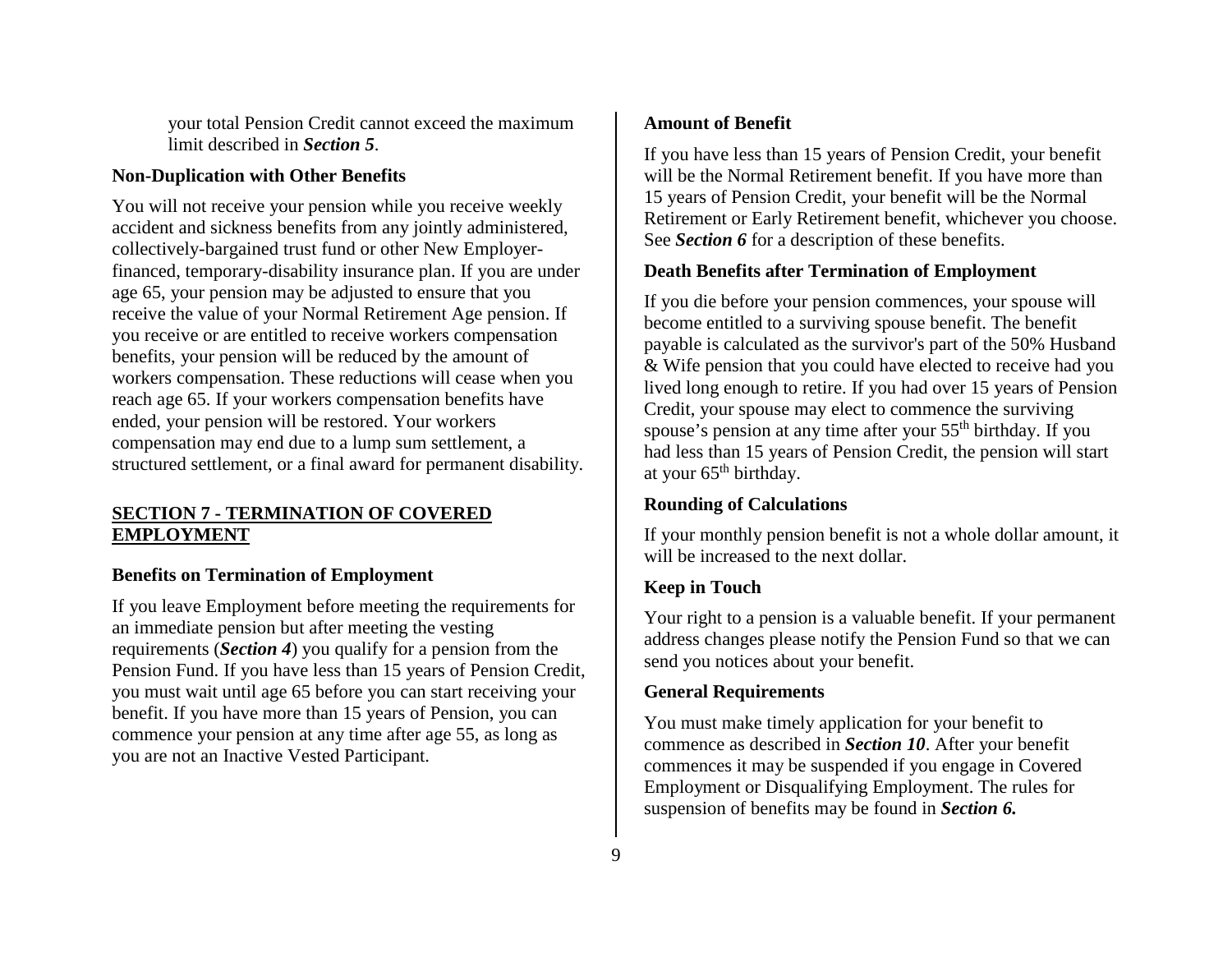## **SECTION 8 - DEATH BEFORE RETIREMENT**

# **Surviving Spouse Annuity**

If you die while Actively Engaged in Covered Employment after becoming vested in your benefit, your Qualified Spouse will become entitled to a surviving spouse benefit. If you had been married less than one year at your death your spouse cannot become a Qualified Spouse.

If you are eligible for early retirement, the benefit payable is calculated as the survivor's part of the 50% Husband & Wife pension that you could have elected to receive had you retired on your date of death. Alternately, your Qualified Spouse may elect to commence the surviving spouse's pension at any time between the date you would have first become eligible to retire and your 65<sup>th</sup> birthday.

# *Surviving Spouse Annuity Example*

You are currently age 60 and have an accrued benefit of \$2,000 per month. You are eligible to retire on an Early Pension of \$1,500 per month (\$2,000 x 75% early retirement factor). If you die while Actively Engaged in Covered Employment your Qualified Spouse may elect to receive an immediate pension \$675 per month (50% share of \$1,500 x 90% conversion factor). Alternately your Qualified Spouse could elect to defer the pension until your  $65<sup>th</sup>$  birthday and receive \$900 per month (50% share of \$2,000 x 90% conversion factor).

# **SECTION 9 - OPTIONAL FORMS OF PAYMENT**

When you commence receipt of your benefits, you can elect between several optional forms.

The Pension Fund offers three forms of benefit. If you make no election your benefit will be payable in the 100% Husband & Wife with Pop-Up form, if you are married and in the Single Life form if you are not married. If you are married less than a year, your pension will be payable in the Single Life form until your first wedding anniversary and then converted to the 100% Husband & Wife with Pop-Up form. A married Participant may elect to have his benefit paid as a 50% Husband & Wife with Pop-Up in lieu of either of the other two forms discussed above.

The benefit calculations set out in the retirement and termination sections of this book are all in the Single Life form. Conversion factors are used to convert the Single form into the other available forms.

# **Spousal Consent**

If you are married and do not select a Husband & Wife form of payment, your spouse must consent to your election.

# **Single Life**

Under the Single Life form you receive a monthly benefit for your lifetime equal to 100% of your Accrual Benefit. On your death no further payments are made.

# **Husband & Wife Pensions**

The Husband & Wife with Pop-Up pension pays a benefit on your death to your Qualifying Spouse, however if your spouse predeceases you your pension pops-up to your original Single Life pension. The amount your spouse receives can be either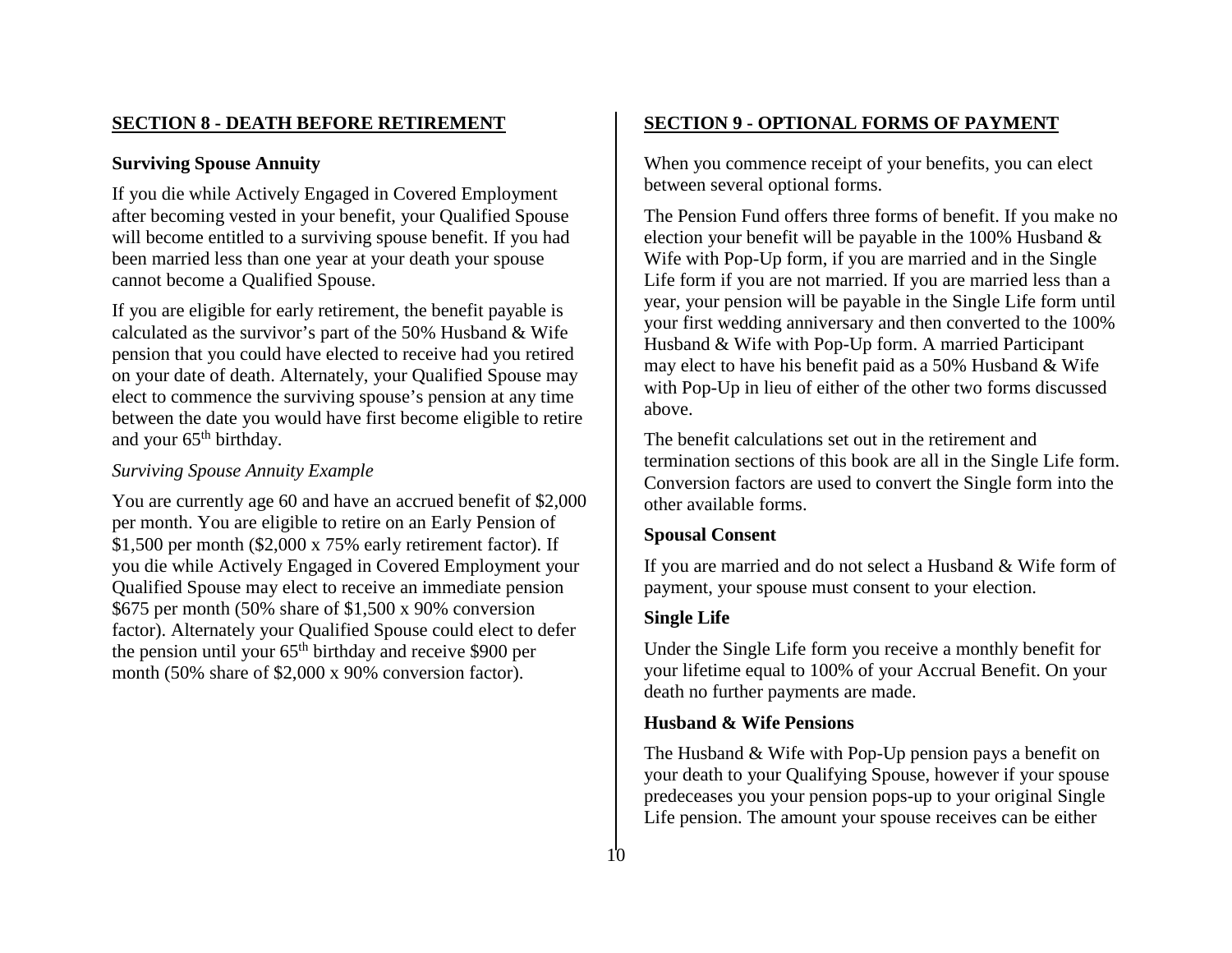50% or 100% of the amount payable while you are alive. The conversion factors to convert your Single Life pension to Husband & Wife pension depend on your age and your spouse's age at your retirement date.

Your Qualifying Spouse is the spouse to whom you were married when your benefit commenced. If you remarry after your pension commences, your new spouse can only become a Qualifying Spouse in the following circumstances:

- Your original Qualifying Spouse died, and
- You elect a new Husband & Wife with Pop-Up pension within 12 months of remarriage. Your new spouse will become a Qualifying Spouse on your first wedding anniversary and your popped-up Single Life pension will be converted to the elected Husband & Wife with Pop-Up pension.

# *Husband & Wife Pension Example 1*

Your Single Life pension is \$3,000 per month. Your 50% Husband & Wife pension with Pop-Up is \$2,400 per month (\$3,000 x 80%) payable while you and your spouse are alive. On your death your Qualifying Spouse, if alive, receives a monthly benefit of \$1,200 (\$2,400 x 50%) payable for life.

# *Husband & Wife Pension Example 2*

Your Single Life pension is \$3,000 per month. Your 50% Husband & Wife with Pop-Up pension is \$2,400 per month (\$3,000 x 80%) payable while you and your spouse are alive. On your Qualifying Spouse's death your benefit, if alive, popsup to \$3,000 per month.

## **Rounding of Calculations**

If as a result of the calculations described below, your monthly pension benefit is not a whole dollar amount, it will be increased to the next dollar.

# **SECTION 10 - CLAIMING YOUR BENEFIT**

There are certain administrative procedures that you must follow to claim your benefit.

## **Application to Start Your Pension**

You should contact the Pension Fund Office either in writing or by telephone to obtain the application forms. When contacting the Pension Fund Office provide your Social Security Number and a current permanent address. An application will only be processed if you will meet the requirements for a pension on your proposed retirement date.

# **Timing of the Application**

The processing of a retirement application takes time. A completed application must be received in the Pension Fund Office at least one full calendar month in advance of your pension commencement date. However, it is recommended that you file an application 3 to 6 months prior to your intended retirement date. Generally, a pension may not commence until one month has passed from the date the Pension Fund Office receives your completed application form, because the Pension Fund Office needs to include all your Hours of Service worked up to your actual retirement date in calculating your benefit.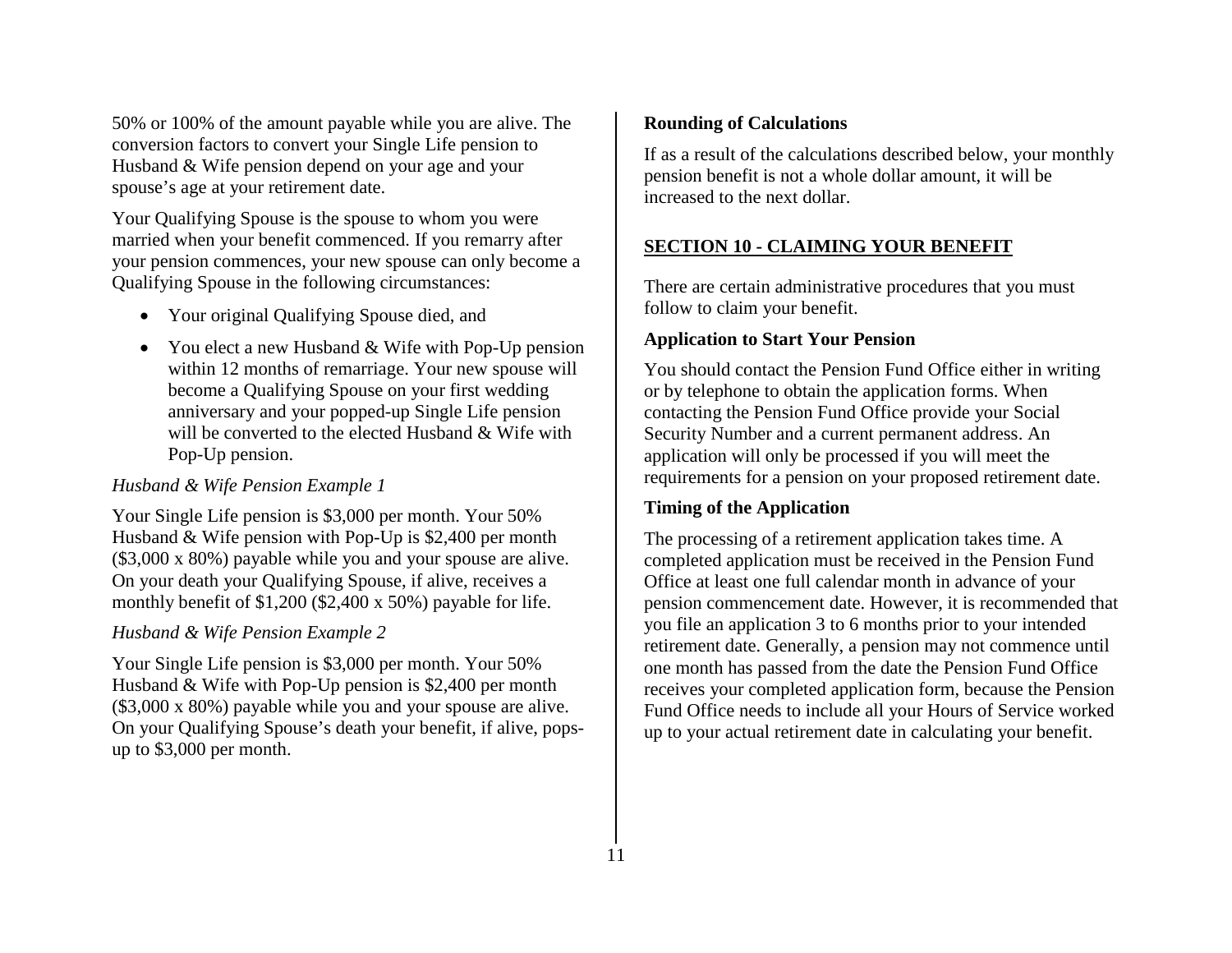# **Completing the Application Package**

The application package contains the forms necessary to apply for a benefit, including a description of the choices you have regarding the form of your pension and what you must do to get it. The financial impact of each of the available forms is also illustrated. You will be asked to specify your last day of Covered Employment and your planned date of retirement. Additionally, you will be asked for a list of all Employers you worked for and the dates of Covered Employment so that the Pension Fund Office may verify its records. You must also complete a Social Security form authorizing the Social Security Administration to disclose a detailed history of your employment history which will be used only in the event that the Pension Fund Office records and your list of Employment differ substantially.

# **Filing a Claim for Death Benefits**

Your surviving spouse, Designated Beneficiary or their representative should contact the Pension Fund Office as soon as possible after your death. The Pension Fund Office will inform them of the information required to process the benefit.

# **SECTION 11 - STATUTORY DISCLOSURES**

## **Pension Benefit Guarantee Corporation**

Your pension benefits under this multiemployer plan are insured by the Pension Benefit Guaranty Corporation (PBGC). The PBGC is a Federal insurance agency. The PBGC provides insurance cover to insolvent multiemployer plans through loans. A plan is considered insolvent if it does not have sufficient money to pay benefits due up to the PBGCs insurance limits. The maximum benefit that the PBGC guarantees is set by law. The guarantee equals your years of

service multiplied by the sum of 100% of the first \$11 of your accrua1 rate and 75% of the next \$33 of your accrual rate. If you have 30 years of service the maximum monthly benefit that the PBGC will guarantee is \$1,072.50. The guarantee covers retirement pensions and termination pensions. The guarantee also includes the surviving spouse's death benefit. The guarantee does not cover non-vested benefits, increases in benefits or new benefits established within 5 years of insolvency or benefits in excess of PBGCs maximum.

If you want more information on the PBGCs multiemployer guarantee program contact the Pension Fund Office or the PBGC. The PBGCs address is:

Technical Assistance Division 1200 K Street, NW Suite 930 Washington DC, 20005-4026

Or call 1-800-400-7242 *(TTY/TDD* 1-800-877-8339 and ask to be connected to 800-400-7242) and ask for the Technical Assistance Division. You can also find information on the internet at *www.pbgc.gov*.

## **Your Rights Under ERISA**

The Pension Fund was established as the result of Collective Bargaining Agreements and its purpose is to improve the security and well-being of all Participants. As a Participant in the New England Teamsters & Trucking Industry Pension Fund, you are entitled to certain rights and protections under the Employee Retirement Income Security Act of 1974 (ERISA). ERISA provides that all Pension Fund Participants shall be entitled to:

• Examine, without charge, at the plan administrators' office and at specified locations, such as qualified worksites and union halls, all plan documents,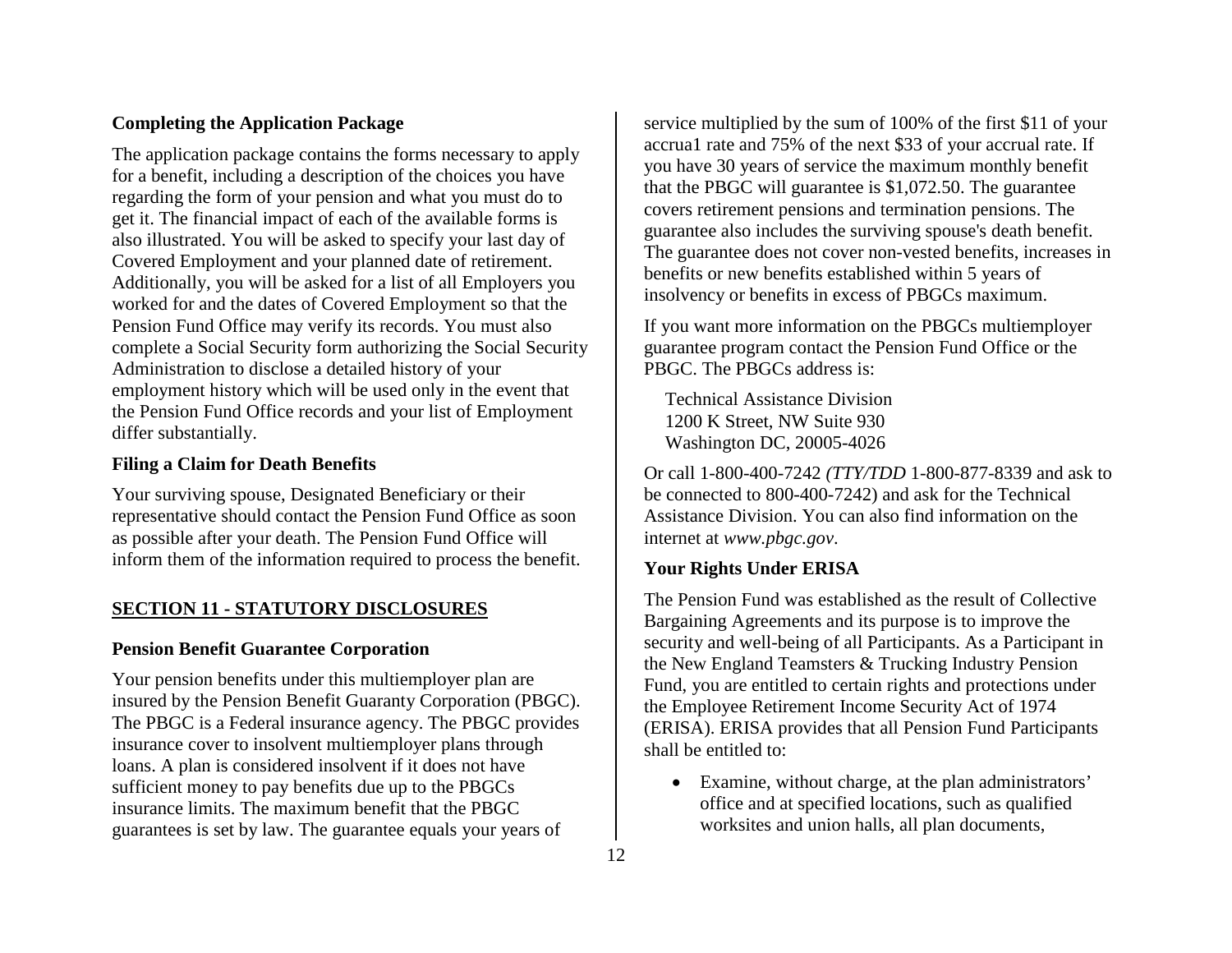including insurance contracts and Collective Bargaining Agreements, and a copy of the latest annual report (Form 5500 Series) filed by the Pension Fund with the U.S. Department of Labor.

• Obtain copies of all plan documents upon written request to the plan administrator. The administrator may make a reasonable charge for the copies. Receive a summary of the Pension Fund's annual financial report. The plan administrator is required by law to furnish you with a copy of this summary annual report. Obtain a statement telling you whether you have a right to receive a pension at Normal Retirement Age (age 65, or, if later, your 3rd anniversary of your Participation in the Pension Fund) and if so, what your benefits would be at Normal Retirement Age if you stop working under the Pension Fund now. If you do not have a right to a pension, the statement will tell you how many more years you have to work to get a right to a pension. This statement must be requested in writing and is not required to be given more than once every twelve (12) months. The Pension Fund must provide the statement free of charge.

In addition to creating rights for Pension Fund Participants ERISA imposes duties upon the people who are responsible for the operation of the employee benefit plan. The people who operate your plan, called "fiduciaries" of the Pension Fund, have a duty to do so prudently and in the interest of you and other Pension Fund Participants and beneficiaries. No one, including your New Employer, your union, or any other person, may fire you or otherwise discriminate against you in any way to prevent you from obtaining a pension benefit or exercising your rights under ERISA.

If your claim for a pension benefit is denied or ignored, in whole or in part, you have a right to know why this was done, to obtain copies of documents relating to the decision without charge, and to appeal any denial, all within certain time schedules. Under ERISA, there are steps you can take to enforce the above rights. For instance, if you request a copy of Pension Fund documents or the latest annual report from the Pension Fund and do not receive them within 30 days, you may file suit in a Federal court. In such a case, the court may require the plan administrator to provide the materials and pay you up to \$110 a day until you receive the materials, unless the materials were not sent because of reasons beyond the control of the administrator. If you have a claim for benefits which is denied or ignored, in whole or in part, you may file suit in a state or Federal court. In addition, if you disagree with the Pension Fund's decision or lack thereof concerning the qualified status of a domestic relations order or a medical child support order, you may file suit in Federal court. If it should happen that Pension Fund fiduciaries misuse the Pension Fund's money, or if you are discriminated against for asserting your rights, you may seek assistance from the U.S. Department of Labor, or you may file suit in a Federal court. The court will decide who should pay court costs and legal fees. If you are successful the court may order the person you have sued to pay these costs and fees. If you lose, the court may order you to pay these costs and fees, for example, if it finds your claim is frivolous.

If you have any questions about your Pension Fund, you should contact the plan administrator. If you have any questions about this statement or about your rights under ERlSA, or if you need assistance in obtaining documents from the plan administrator, you should call 866-444-3272 or contact the nearest office of the Employee Benefits Security Administration, U.S.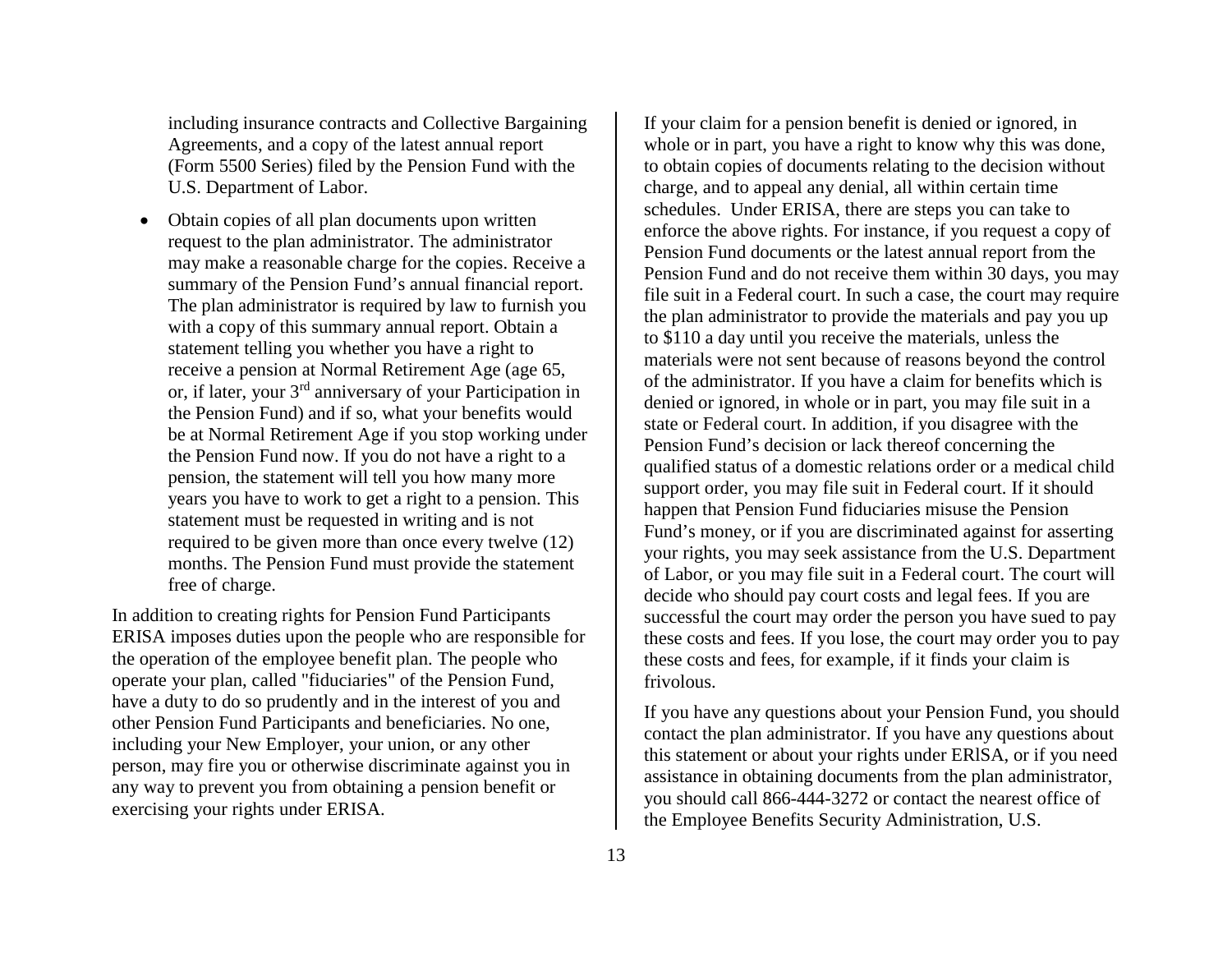Department of Labor, listed in your telephone directory. Correspondence nay be sent to the Employee Benefits Security Administration, U.S. Department of Labor, 200 Constitution Avenue N.W., Washington, D.C. 20210. You may also obtain certain publications about your rights and responsibilities under ERISA by calling the publications hotline of the Employee Benefits Security Administration.

#### **SECTION 12 – INFORMATION ABOUT THE PENSION FUND**

#### **Fund Information**

*Fund sponsor:* The Pension Fund sponsor is the Board of Trustees.

*Fund administrator:* The Pension Fund administrator is the Board of Trustees.

*New Employer Identification Number (EIN):* 04-6372430

*Fund Number:* 001

*Type of Fund:* The Pension Fund is a multiemployer defined benefit pension plan.

*Contributions to the Pension Fund:* Contributions to the Pension Fund are made by participating New Employers under terms set out in Collective Bargaining Agreements.

*Contracts covered:* The Pension Fund covers Teamsterorganized Employees represented by these Teamster Local Unions that have collective bargaining agreements requiring contributions to this Pension Fund on behalf of their members: 25, 42, 59, 122, 145, 170, 191, 251, 340, 404, 443, 493, 597, 633, 653, 671, 677 and 1035.

*Assets of the Pension Fund:* The assets of the Pension Fund are held in a trust administered by the Board of Trustees. The Board delegates management of the assets to professional investment managers and monitors the investments with assistance of independent investment advisors.

*Administration:* The Pension Fund employs a staff of administrators to collect and maintain the necessary records of Participants to calculate benefits and to answer questions about the Pension Fund.

*Withdrawal liability:* New Employers who negotiate the Alternative Schedule of Benefits and sign an Entry Agreement will be placed in the Pension Fund's second withdrawal liability pool. The Trustees will manage and monitor this second withdrawal liability pool with the expressed goal of zero withdrawal liability in the second withdrawal liability pool.

*Fund address:* The Pension Fund's address, for both correspondence and legal process, is

New England Teamsters & Trucking Industry Pension Fund 1 Wall Street, 4<sup>th</sup> Floor Burlington, MA 01803-4768 Telephone: 781-345-4400 or 800-447-7709

Internet: *[www.nettipf.com](http://www.nettipf.com/)*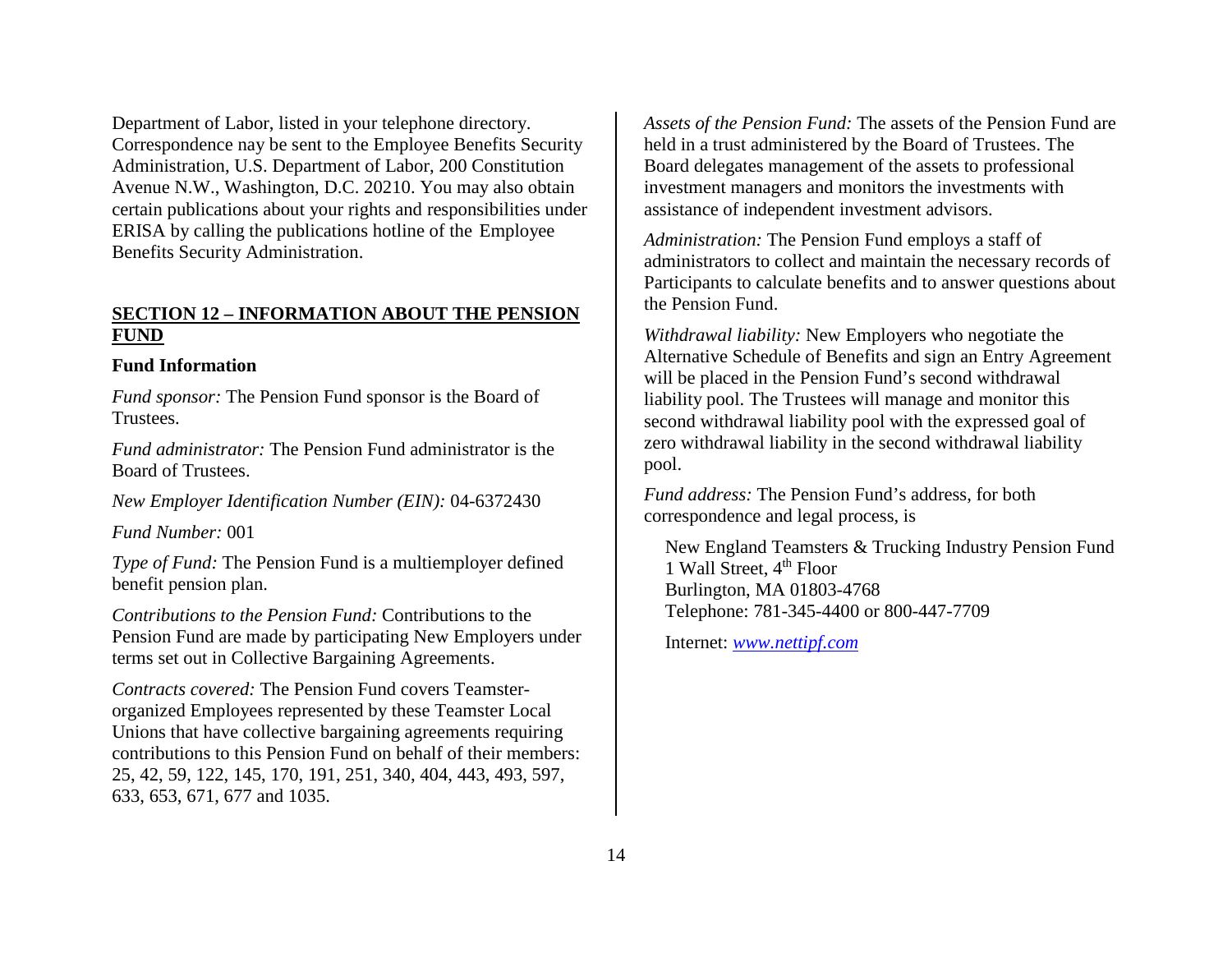# **PART II – Current Employers Transition Into Second Withdrawal Liability Pool**

Current Contributing Employers already contributing to the Pension Fund as of October 1, 2010 may negotiate to transition into the Pension Fund's second withdrawal liability pool.

The Trustees created the Pension Fund's second withdrawal liability pool as a means to minimize the likelihood of withdrawal liability for the employers participating in the second withdrawal liability pool. The liabilities created within the second withdrawal liability pool from the accrual of benefits will be measured against the assets allocated to the second withdrawal liability pool by contributions and investment earnings. The combined experience of the New Employers electing the Alternative Schedule of Benefits and the Current Contributing Employers who negotiate to transition into the second withdrawal liability pool will be analyzed annually in a separate and distinct calculation from the original first withdrawal liability pool.

The process by which Current Contributing Employers may negotiate to transition into the Pension Fund's second withdrawal liability pool, include, but are limited to the following steps:

- Notify the local union and/or the Pension Fund that you wish to explore a transition into the Pension Fund's second withdrawal liability pool.
- Agree to pay your withdrawal liability as assessed in the first withdrawal liability pool. This payment can either be made in a lump sum or according to a monthly schedule.
- Negotiate pension contribution rates with the local union. Employers who participate in the second withdrawal liability pool are not subject to the Pension Fund's Maintenance of Benefits requirements. Therefore, annually increasing pension contribution rates are not required.
- Negotiate with the local union and Pension Fund regarding future benefit accruals, based on negotiated pension contribution rates. The Pension Fund Office will determine the future benefit accruals based on an analysis of the bargaining parties' demographics, projected future experience, projected financial health and other relevant factors it deems appropriate to manage the second withdrawal liability pool in order to avoid withdrawal liability.
- Identify and negotiate transition rules with respect to vesting requirements, retirement age and eligibility and ancillary benefits.
- Identify and communicate special situations which may restrict a transition into the second withdrawal liability pool, such as a PBGC-qualified sale of assets of the contributing employer to an unrelated third party; possible construction industry withdrawal liability exemption; or inclusion of a new bargaining unit into second withdrawal liability pool without withdrawal of original bargaining unit from the first withdrawal liability pool.
- In order to demonstrate through actuarial projections that no withdrawal liability will be created within the second withdrawal liability pool by a Current Contributing Employers that is transitioning into the second withdrawal liability pool, certain benefit provisions or ancillary pension